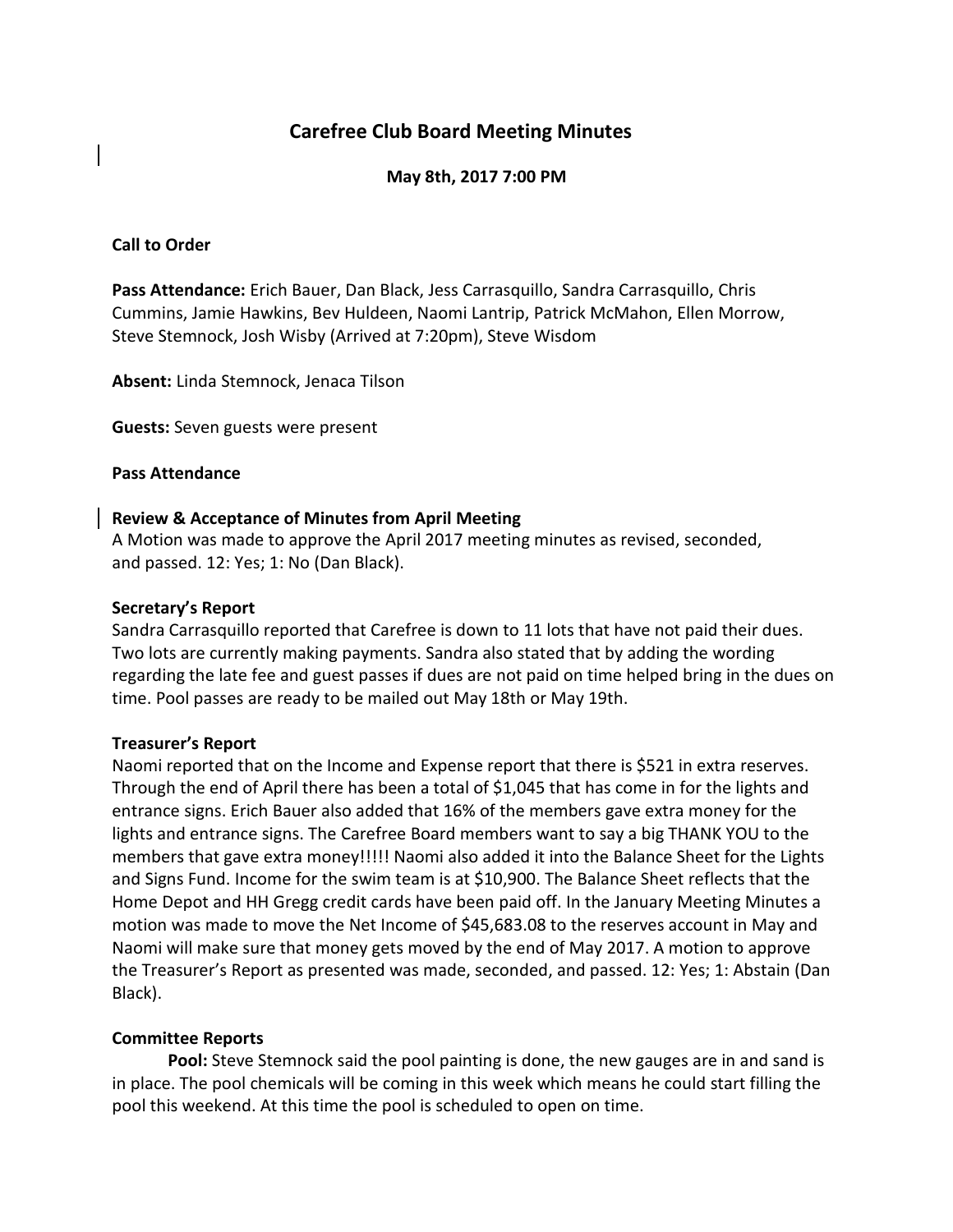**Grounds:** Jess Carrasquillo commented that he observed the Easter egg hunt and loved that the families stuck around to play on the playground. Next year he wants to get a picture to add to the website. Jess also noticed an Airstream trailer that was parked in the parking lot next to the dumpster for a couple days and apparently the owner had permission from the President and Clubhouse person to park it there. It was suggested to be more consistent when allowing or not allowing people to park in the parking lot.

**Newsletter:** Jenaca Tilson sent an email stating that the next newsletter goes out July  $1<sup>st</sup>$  and submissions need to be sent in by June  $12<sup>th</sup>$  to Ellen Bryk to give her plenty of time to compile and write her first newsletter.

**Activities:** Bev Huldeen thanked Linda Stemnock and Dan Black for helping to fill the Easter eggs and for helping to hide the Easter eggs for the Easter egg hunt. Bev said the next event is the ice cream social scheduled for the pool opening on May 27<sup>th</sup> from 2-4pm. She reminded everyone that the annual Carefree garage sale is scheduled for Saturday, June 3rd. Bev also met with her committee and they came up with a few possible ideas for future events: a patriotic bike parade possibly July  $1<sup>st</sup>$  (kid can decorate themselves, their bikes, pets and parade the neighborhood), a couple of Saturday late night swims, music on the lawn, and possibly a food truck on a Saturday (Example Johnson BBQ) however, she wasn't sure how that would work since we are a non-profit and if it would be appropriate. She asked for the Board members feedback.

**Web:** Erich Bauer fixed the date that is displayed for the upcoming Board Meeting. The Meeting Minutes are up to date through March. He also fixed the access to the dues letter after a member expressed having issues. He would like to add information about the pool rules and hours, but will need to get that information from Linda Stemnock.

**Clubhouse:** Steve Stemnock reported that the Clubhouse Rental income was \$607. He also added that the kitchen remodel expenses are all paid off. Steve did have to get a propane tank for the gas grill which cost \$21.39 and he is possibly getting one more picnic table to add outside the clubhouse.

#### **Old Business:**

#### **Audit:** Naomi Lantrip sent out the "draft" audit.

**Committee members:** Josh Wisby passed out a list of committees and the list of members per each committee. He stated that the President has to appoint members for the committees and the Board has to vote on it (Josh wants to leave out voting for the pool committee/members for now because they are not complete. It was suggested to move the voting to the June meeting and it will be moved to "Old Business" in June).

A motion was made to approve the Grounds Committee members was made, seconded, and passed unanimously.

A motion was made to approve the Activities Committee members was made, seconded, and passed unanimously.

A motion was made to approve the Newsletter Committee was made, seconded, and passed unanimously. A motion was made to approve the Clubhouse Committee was made, seconded, and passed unanimously. A motion was made to approve the Finance Committee was made, seconded, and passed unanimously.